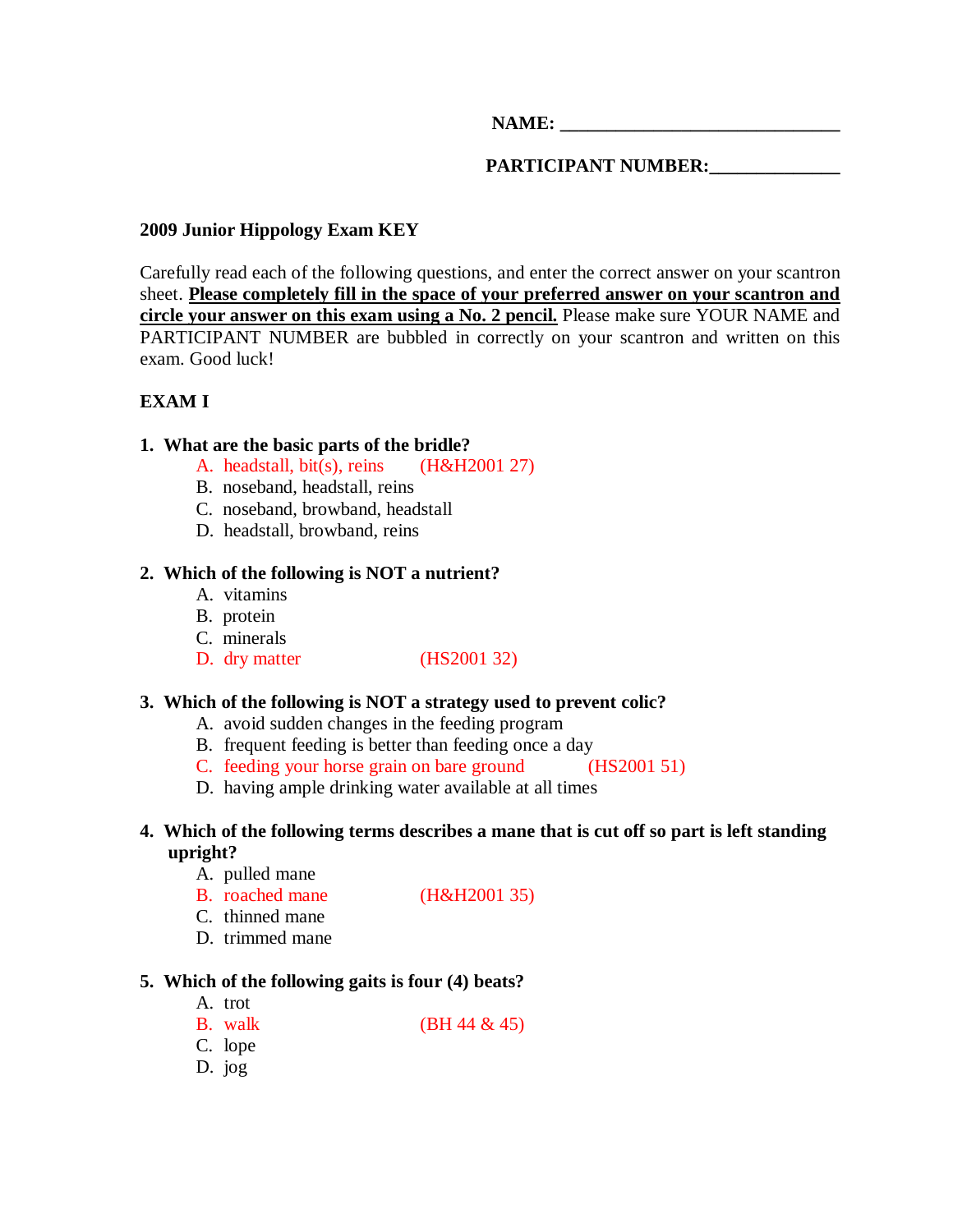#### **6. Which of the following is NOT a natural cue?**

- A. hands
- B. voice
- C. crop (BH 54)
- D. seat or weight

# **7. What is a medium-stiff bristled brush used for removing dust and hair?**

- A. body brush (Look 8)
- B. curry comb
- C. dandy brush
- D. face brush
- **8. What is the name of the milk produced by the mare during the first few days after foaling that supplies the newborn foal with antibodies to protect the foal against diseases?** 
	- A. first milk
	- B. kumiss
	- C. mastitis
	- D. colostrum (BYOV 85)

#### **9. Which of the following is NOT a part of the horse's foot?**

- A. white line
- B. sole
- C. frog
- D. beam (BH 26)

#### **10. What is a seven and one-half-minute (7 ½ minute) period in a polo game called?**

- A. longe
- B. gymkhana
- C. chukker (H&H2001 40)
- D. remuda

# **11. Which of the following body parts is NOT part of the digestive system?**

- A. uterus (HS2001 28)
- B. esophagus
- C. small intestine
- D. cecum

#### **12. What is normal cell division called?**

- A. inheritance
- B. mitosis (HS2001 18)
- C. chromosomes
- D. meiosis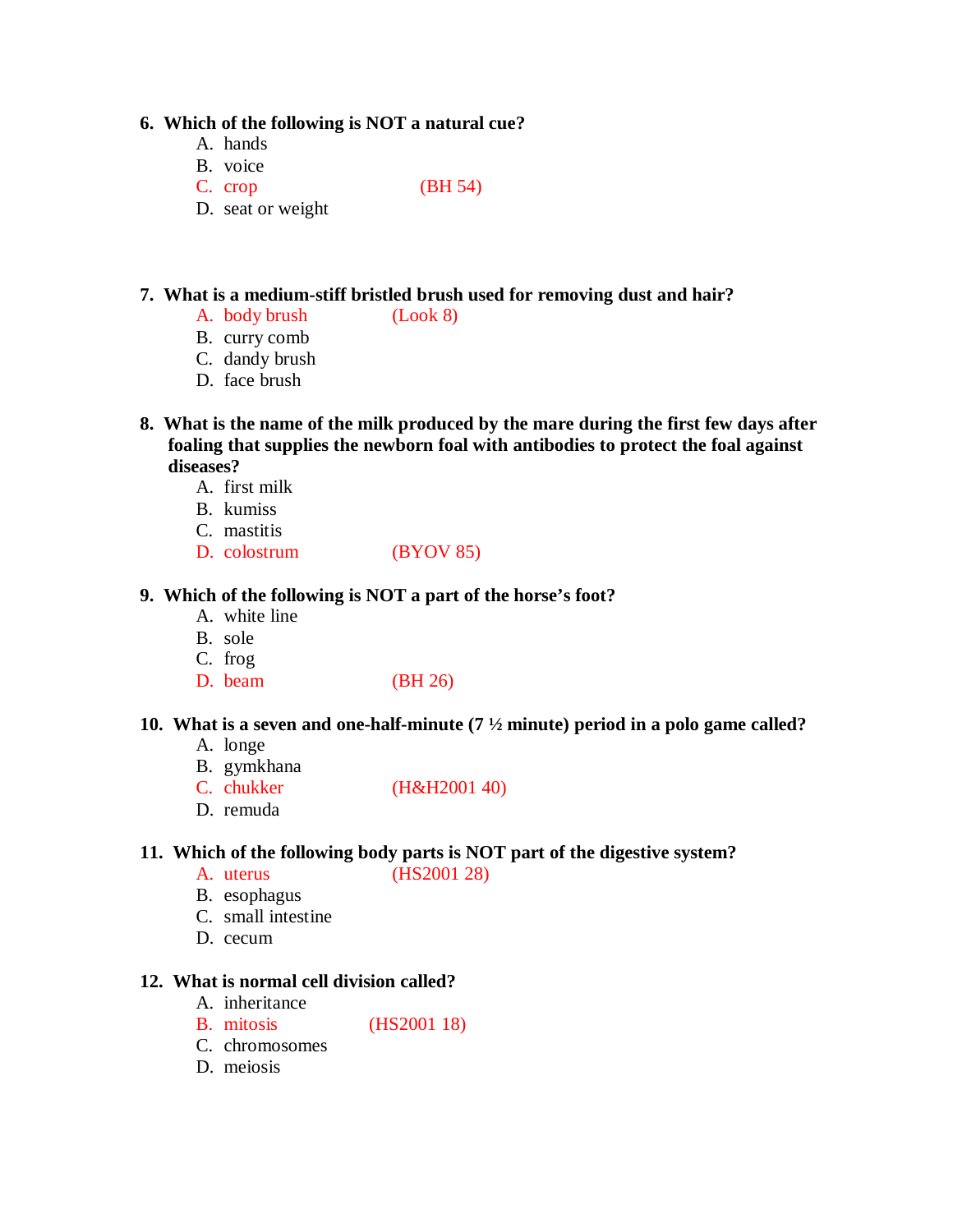# **13. What is the most important criterion when judging and placing a conformation class?**

A. balance (4-HJM 8)

- B. structural correctness
- C. substance of muscling
- D. breed quality

# **14. Which of the following are also called the "building blocks" of life?**

- A. vitamins
- B. macro-minerals
- C. amino acids (HS2001 32)
- D. micro-minerals

#### **15. Which of the following nutrients does not contain carbon?**

- A. vitamins
- B. protein
- C. carbohydrates<br>D. minerals
- $(HS2001 35)$

# **Please match the following pieces of equipment to their correct definitions. Each answer will be used only one time.**

| 16. Corona   | A. A noseband on a bridle. A stiff noseband on<br>a halter used with long strap in training. |
|--------------|----------------------------------------------------------------------------------------------|
| 17. Fenders  | B. The wide pieces of leather along the stirrup<br>leathers on a saddle.                     |
| 18. Bosal    | C. Saddle pad cut to fit shape of the saddle; has<br>a large colorful roll around the edge.  |
| 19. Cavesson | D. A special knot on a hackamore.                                                            |
| 20. Fiadore  | E. The part of a hackamore that fits over and<br>around the nose.                            |

# **21. Which of the following equines are NOT allowed to be shown at the State 4-H Horse Show when over one year of age?**

- A. mules
- B. mares
- C. geldings<br>D. stallions
- $(4-HR&R I-F.8.)$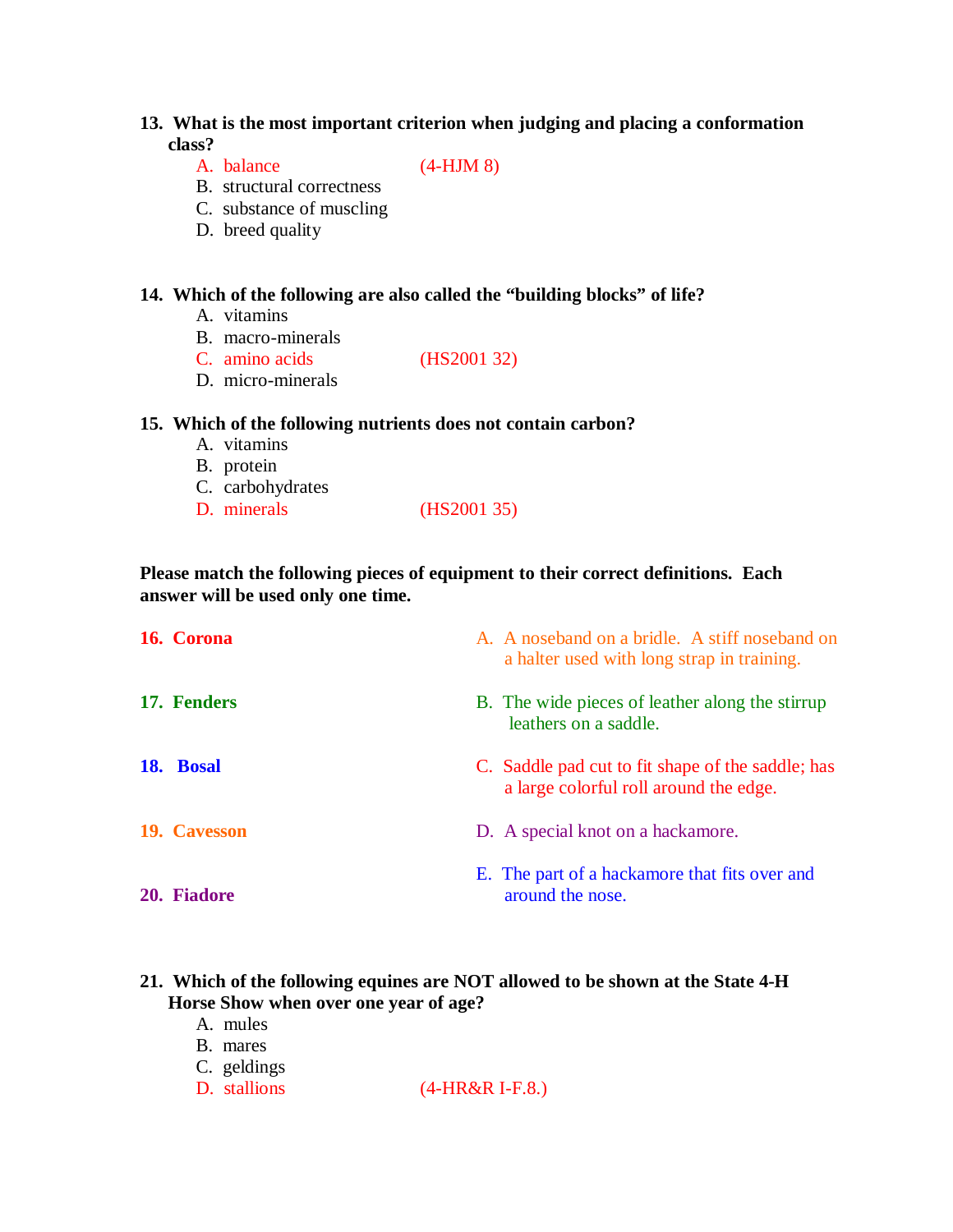- **22. When feeding grains, which of the following grains should you worry about containing the fungus ergot?** 
	- A. oats
	- B. rye (BYOV 35 & 36)
	- C. corn
	- D. barley

### **23. Which of the following conditions would NOT be considered a blemish?**

- A. parrot mouth (HS2001 13)
- B. splint
- C. capped elbow
- D. quarter crack

#### **24. How many pairs of chromosomes does the horse have?**

- A. 12
- B. 22
- C. 32 (HS2001 18)
- D. 42

# **25. Which of the following will NOT affect a horse's nutrient requirements?**

- A. coat color (HS2001 32)
- B. age
- C. environment
- D. activity level

# **EXAM II**

#### **26. What is another term for laminitis?**

- A. ringbone
- B. corns
- C. founder (H&H2001 50)

D. gravel

#### **27. Which of the following is NOT a purpose of the saddle blanket/pad?**

- A. to protect the horse's back
- B. to absorb sweat and moisture
- C. to protect the saddle
- D. to provide decoration (H&H2001 33)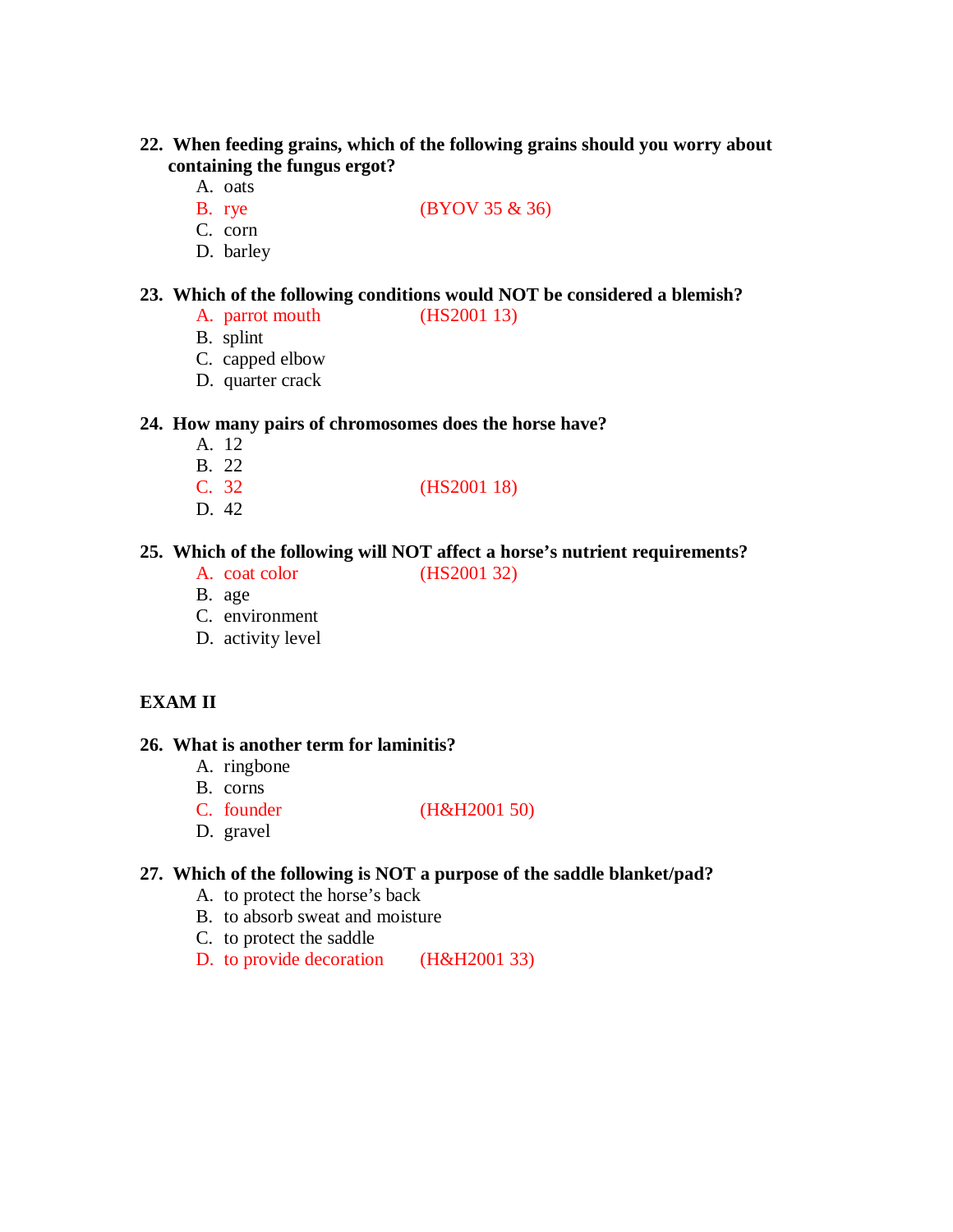- **28. What disease would be associated with these symptoms: high temperature, increased respiration, depression, nasal discharge after 2nd or 3rd day, swelling of lymph nodes which usually abscess?** 
	- A. Tetanus
	- B. Heaves
	-

C. Strangles (HS2001 49)

D. Equine Protozoal Myeloencephalitis

# **29. What term is used to describe when the toe of the hind foot strikes the toe of the front foot while the horse is in motion?**

- A. racking
- B. striding
- C. forging (Look 25)
- D. pacing

# **30. What is equitation?**

- A. the art of horseback riding (H&H2001 24)
- B. the rising and descending of the rider in the saddle at the trot
- C. the equipment and clothing used when showing
- D. the art of understanding the horse's needs

# **31. Which of the following organs is part of the stallion's reproductive tract?**

- A. vas deferens (HS2001 24)
- B. ovary
- C. uterus
- D. corpus luteum

#### **32. What is the angle of incidence?**

- A. the angle of the horse's shoulder
- B. the angle formed where the upper and lower incisors meet (HS2001 17)
- C. the angle of the horse's pasterns
- D. the angle of the horse's hip

# **33. Which of the following management practices would NOT be part of a parasite management program?**

- A. rotate pastures frequently
- B. dragging pastures during the warm months
- C. prevent overcrowding on pastures
- D. water horses using a watering hole or pond (HS2001 58 & 59)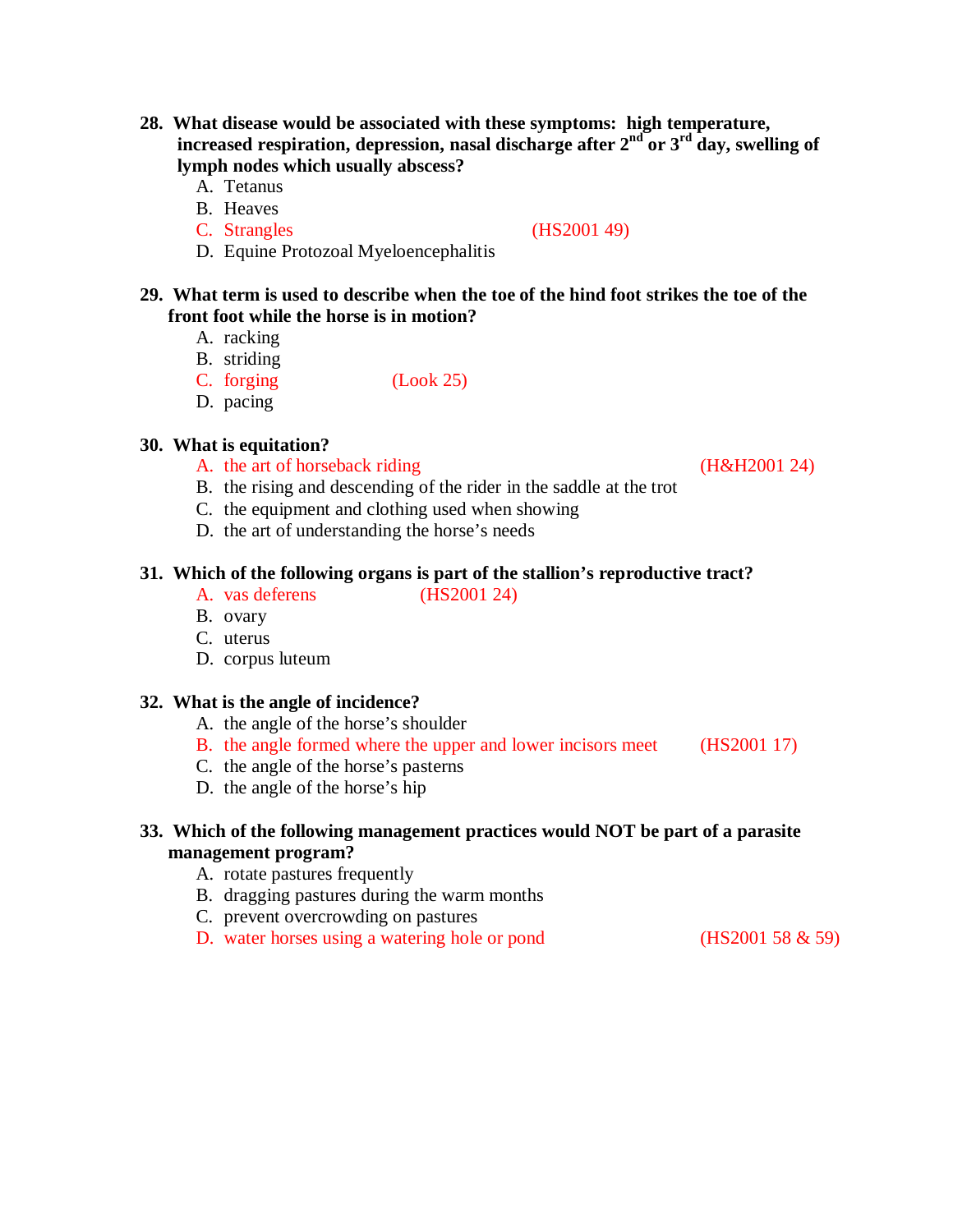# **34. What is the MOST important factor affecting the nutrient composition of grasses and legumes?**

- A. soil type
- B. climate
- C. stage of maturity (HS2001 37)
- D. weather

# **35. Which of the following is the MOST important part of a set of oral reasons?**

- A. accuracy (H&H2001 14)
- B. presentation
- C. delivery
- D. completeness

**Please match the following external parasite to its correct description. Each answer will be used only one time.** 

| <b>36. Lice</b>                    | A. flying insect that lays eggs in open wounds                                                     |
|------------------------------------|----------------------------------------------------------------------------------------------------|
| <b>37. Face Flies</b><br>38. Ticks | B. two types (biting $\&$ sucking) infect horses                                                   |
|                                    | C. vectors for many serious diseases<br>(Piroplasmosis); large numbers present in<br>the Southeast |
| 39. Mites                          | D. flying insect that feeds on skin, nasal and<br>eye secretions, doesn't bite                     |
| <b>40. Blow Flies</b>              | E. microscopic creatures that cause mange                                                          |

# **41. What is the average gestation length of the mare?**

- A. 252-283 days
- B. 335-342 days (HS2001 25)
- C. 383-401days
- D. 415-460 days

#### **42. What is a poultice?**

- A. a type of infection that affects the horse's heart
- B. a drawing pack used under a bandage to help remove fluid or swelling from an area (BYOV 219)
- C. a skin condition
- D. a blemish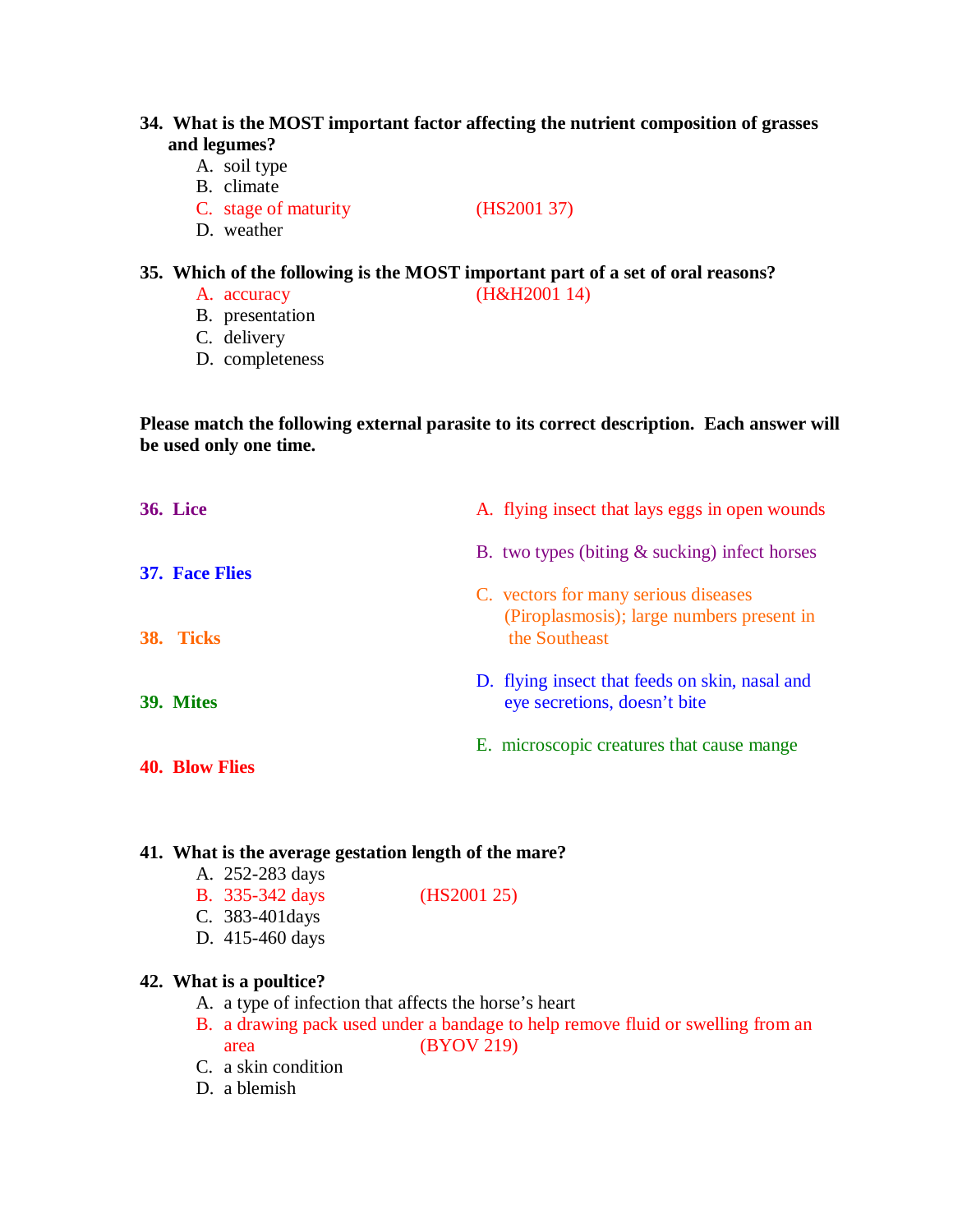#### **43. Which of the following is NOT a short stirrup class at the State 4-H Horse Show?**

- A. showmanship
- B. hunter under saddle
- C. hunter over fences
- D. pleasure on the flat (4-HR&R I-C.1.f.)

# **44. Which of the following is a NOT a basic horse coat color?**

- $(H&H2001 4)$
- B. bay
- C. chestnut
- D. black

#### **45. What is a nutrient?**

- A. a feed that is high in fiber
- B. a feed constituent that aids in the support of life (HS2001 32) C. a mineral needed by the horse's body for growth

D. a feed that is low in fiber

# **46. Which of the following is NOT a face marking?**

- A. star
- B. stripe
- C. blaze
- D. coronet (H&H2001 5)

#### **47. Where does the bit lie in the horse's mouth?**

- A. on the bars (H&H2001 29)
- B. on the wolf teeth
- C. on the canine teeth
- D. on the centers

### **48. What is an anthelmintic?**

- A. an inflammation of the bronchial tubes
- B. an acute abdominal pain
- C. a drug that causes contraction of infected areas
- D. a substance capable of destroying or eliminating parasitic worms (HS 56)

# **49. Which of the following is NOT true about a horse's vision?**

- A. has a blind spot directly behind its hindquarters
- B. has a hard time detecting movement (BH 8)
- C. must raise its head to see close objects
- D. takes time to adjust its eyesight in a dark stall, trailer, etc.